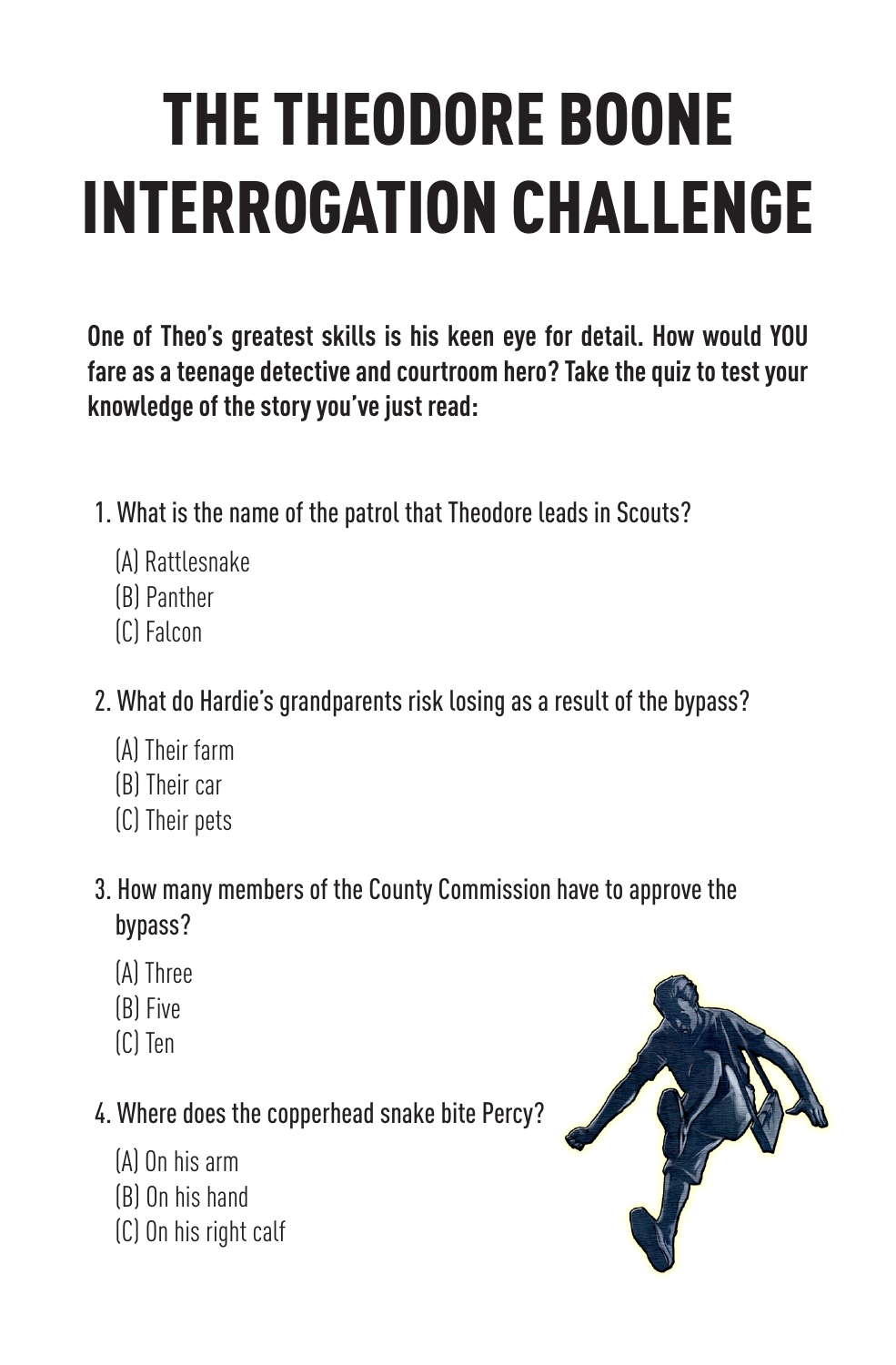#### 5. How does Theo treat Percy's wound?

- (A) With a sterile bandage
- (B) With medicine
- (C) With a venom suction cup
- 6. What does Percy suffer from as a result of the snake's venom?
	- (A) Vomiting
	- (B) Rash
	- (C) Convulsions

#### 7. For how long is Theo suspended as leader of his patrol?

- (A) One week
- (B) Two months
- (C) Six months
- 8. How long is the wooden survey stake, which is used to attack Judge?
	- (A) Three-foot
	- (B) Five-foot
	- (C) Six-foot
- 9. Who is responsible for secretly buying land to develop to make a killing when the bypass is built?
	- (A) Frederick Coyle
	- (B) Mitchell Stak
	- (C) Joe Ford

#### 10. Which newspaper does journalist Norris Flay want to interview Theo for?

- (A) The Strattenburg Gazette
- (B) The Strattenburg Times
- (C) The Strattenburg Herald